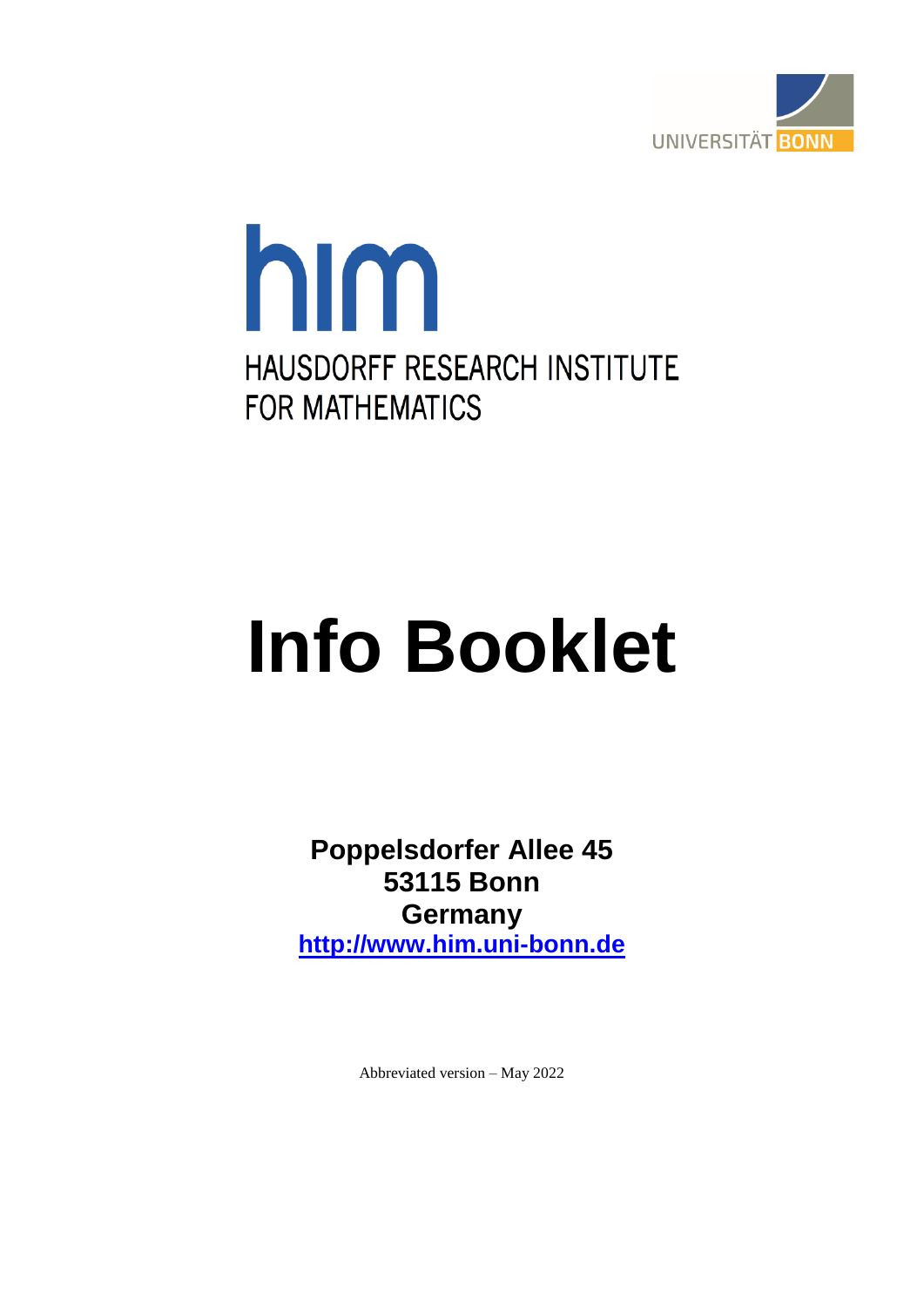Our website FAQs and links will answer most of your questions!

### [http://www.hausdorff-research](http://www.hausdorff-research-institute.uni-bonn.de/faq/)[institute.uni-bonn.de/faq/](http://www.hausdorff-research-institute.uni-bonn.de/faq/)

[Do I need a visa to enter Germany?](http://www.hausdorff-research-institute.uni-bonn.de/faq#frage1) [What should I know before travelling?](http://www.hausdorff-research-institute.uni-bonn.de/faq#frage2) I am an EU [citizen. What do I need to know?](http://www.hausdorff-research-institute.uni-bonn.de/faq#frage31) [How do I get to Bonn?](http://www.hausdorff-research-institute.uni-bonn.de/faq#frage6) [Where is the HIM Institute located?](http://www.hausdorff-research-institute.uni-bonn.de/faq#frage7) [Where is the HIM Administration located?](http://www.hausdorff-research-institute.uni-bonn.de/faq#frage8) [What is the difference between HCM and HIM?](http://www.hausdorff-research-institute.uni-bonn.de/faq#frage23) [Online calendar Math Faculty](http://wopro.math.uni-bonn.de/cgi-bin/ifehd.cgi) [Where can I eat cheaply?](http://www.hausdorff-research-institute.uni-bonn.de/faq#frage16) [If I need a doctor, where do I go?](http://www.hausdorff-research-institute.uni-bonn.de/faq#frage19) How [do I get around in Bonn?](http://www.hausdorff-research-institute.uni-bonn.de/faq#frage21) [Maps of Bonn](http://www.hausdorff-research-institute.uni-bonn.de/faq#frage7) [About Bonn](http://www.hausdorff-research-institute.uni-bonn.de/faq#frage24) [Public holidays in \(Bonn\) Germany](http://www.hausdorff-research-institute.uni-bonn.de/faq#frage28) German [customs](http://www.hausdorff-research-institute.uni-bonn.de/faq#frage30) [Links](http://www.hausdorff-research-institute.uni-bonn.de/faq#frage29) [What kind of health insurance do I need?](http://www.hausdorff-research-institute.uni-bonn.de/faq#frage4) [What do I do after I](http://www.hausdorff-research-institute.uni-bonn.de/faq#frage9)  [arrive in Bonn?](http://www.hausdorff-research-institute.uni-bonn.de/faq#frage9) [I arrive late evening, on the weekend or on a bank holiday: what](http://www.hausdorff-research-institute.uni-bonn.de/faq#frage10)  [should I do?](http://www.hausdorff-research-institute.uni-bonn.de/faq#frage10) [How do I find furnished accommodations in Bonn?](http://www.hausdorff-research-institute.uni-bonn.de/faq#frage5) If I have been [offered compensation, how do I receive payment?](http://www.hausdorff-research-institute.uni-bonn.de/faq#frage3) [Do I need a residence permit in Bonn?](http://www.hausdorff-research-institute.uni-bonn.de/faq#frage11) [How do I extend my visa after my arrival?](http://www.hausdorff-research-institute.uni-bonn.de/faq#frage12) [Will HIM provide me with a](http://www.hausdorff-research-institute.uni-bonn.de/faq#frage13)  [workplace/office space?](http://www.hausdorff-research-institute.uni-bonn.de/faq#frage13) [Can I visit math events at the Max-Planck-Institute and Bonn](http://www.hausdorff-research-institute.uni-bonn.de/faq#frage14)  [University?](http://www.hausdorff-research-institute.uni-bonn.de/faq#frage14) [Where are the library facilities?](http://www.hausdorff-research-institute.uni-bonn.de/faq#frage15) Can I take [German lessons?](http://www.hausdorff-research-institute.uni-bonn.de/faq#frage17) What sports facilities are [available?](http://www.hausdorff-research-institute.uni-bonn.de/faq#frage18) [Does HIM offer child care?](http://www.hausdorff-research-institute.uni-bonn.de/faq#frage20) [Cycling in and around Bonn](http://www.hausdorff-research-institute.uni-bonn.de/faq#frage27) Is there a large [international community in Bonn?](http://www.hausdorff-research-institute.uni-bonn.de/faq#frage25) [What is there to do on the weekends?](http://www.hausdorff-research-institute.uni-bonn.de/faq#frage26) **How do I submit a preprint?**

Other valuable resources are:

#### *"Welcome Centre" of the University of Bonn*

If you register with them (online), you will automatically receive bulletins on current activities, German courses and other events for international researchers – for example the Rector's Reception, which you are welcome to attend.

Register here: *[https://www.uni-bonn.de/international/advice-contact/welcome](https://www.uni-bonn.de/international/advice-contact/welcome-center/registration/registration)[center/registration/registration](https://www.uni-bonn.de/international/advice-contact/welcome-center/registration/registration)*

#### *Tourist Information -* <http://www.bonn-region.de/en/>

Windeckstraße 1 / at Münsterplatz, near MPI

For the corresponding opening hours, please see the website!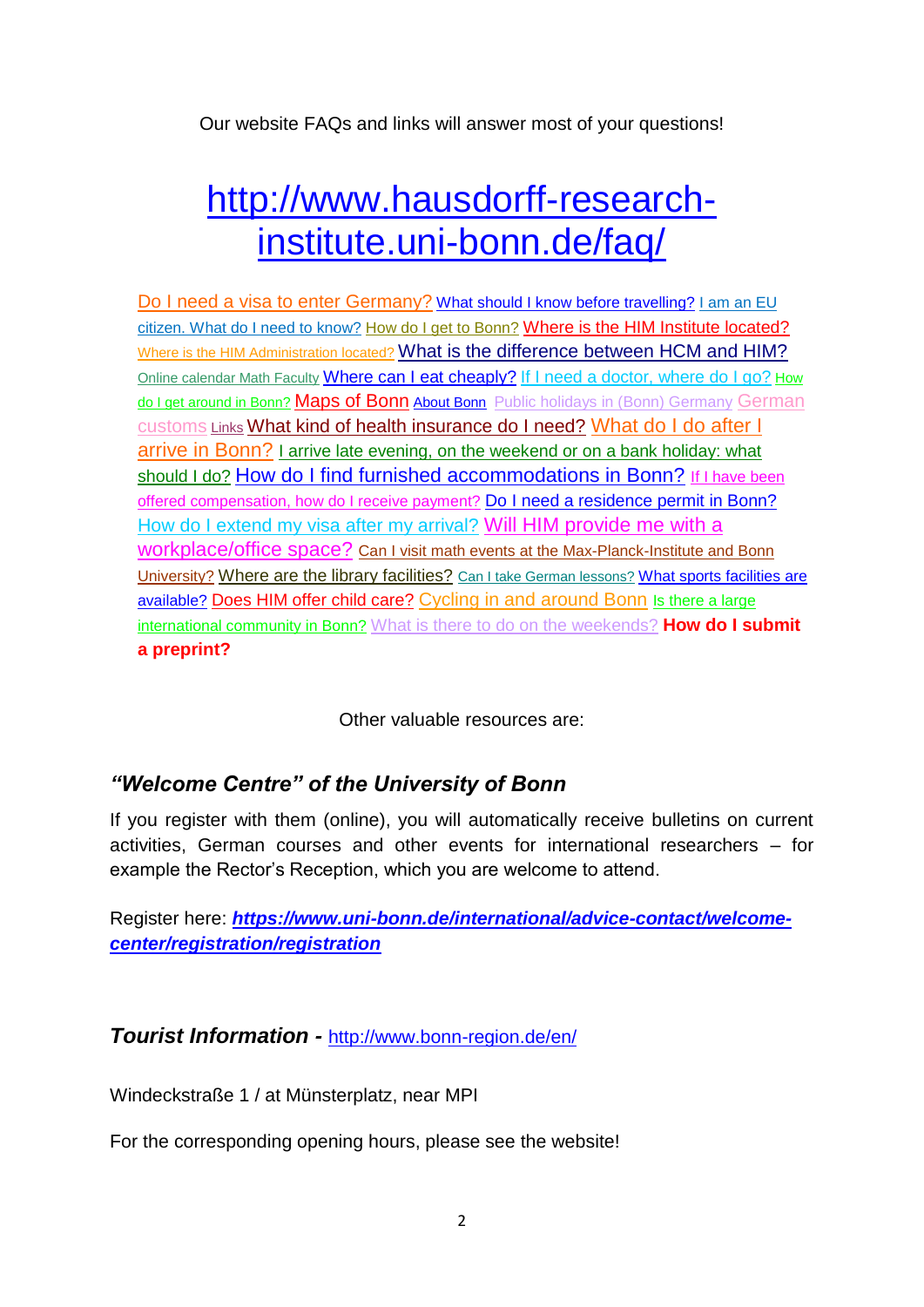#### **The Institute**

**Director of HIM** Prof. Dr. Christoph Thiele  $Q$  4889 [thiele@math.uni-bonn.de](mailto:thiele@math.uni-bonn.de)

**Assistant to the Director**

Liane Weineck-Scheuch 4885 [weineck-scheuch@him.uni-bonn.de](mailto:weineck-scheuch@him.uni-bonn.de)

**Program Manager** Inga Berg  $Q$  4840 program-management@him.uni-bonn.de

#### **HIM Team**

**Chief Administrator** Anke Thiedemann  $①$  3411 [chief-administrator@him.uni-bonn.de](mailto:chief-administrator@him.uni-bonn.de)

#### **Office hours by appointment only!**

| (Mr) Tomasz Dobrzeniecki                                                                                                            | (Ms) Luiza Jakuszek                                  |
|-------------------------------------------------------------------------------------------------------------------------------------|------------------------------------------------------|
| <b>System Administrator</b>                                                                                                         | <b>Finances</b>                                      |
| $(2)$ 7094 or $(2)$ 62137                                                                                                           | $Q$ 4884                                             |
| sysadmin@him.uni-bonn.de                                                                                                            | ■ finance@him.uni-bonn.de                            |
| Institute network, on-site technical support (IT student                                                                            | to/from<br>transfers,<br>Payments<br>(bank<br>guests |
| staff), and webmaster HIM/HCM.                                                                                                      | fellowship, travel etc.), bookkeeping.               |
| (Ms) Regina Jaschinski                                                                                                              | (Ms) Silke Steinert-Berndt                           |
| Accommodations                                                                                                                      | <b>Guest &amp; Family Services</b>                   |
| $Q$ 4830                                                                                                                            | ①4831                                                |
| I rentals@him.uni-bonn.de                                                                                                           | <u>la visitors@him.uni-bonn.de</u>                   |
| HIM rental properties: Acquisition, allocation, contracts,                                                                          | workshop organization, family services (child care,  |
| keys, maintenance, cleaning, repairs.                                                                                               | schools), contact to agencies/authorities.           |
| (Ms) Alena Weissgerber                                                                                                              |                                                      |
| Hotels                                                                                                                              |                                                      |
| $Q$ 7093                                                                                                                            |                                                      |
| ■ hotels@him.uni-bonn.de                                                                                                            |                                                      |
| Hotel reservations for workshops and HCM guests.                                                                                    |                                                      |
| $\mathbf{Q}$ and $\mathbf{Q}$ and $\mathbf{Q}$ and $\mathbf{Q}$ and $\mathbf{Q}$ and $\mathbf{Q}$ and $\mathbf{Q}$ and $\mathbf{Q}$ |                                                      |

**Support Staff / Student Assistants:**

(Mr) Ananda Withanachchi (HIM tea time); (Mr) Peter Schröder (apartment maintenance); (Ms) Irisleni Windeck-Escobar (housekeeper);

Franzi Ernst, Johannes Klusak, Tom Scheinpflug, Mareike Schulz, Elisa Vaughan

IT: Tore Homeyer, Simon Hüpen, Azar Kasimjanov Steve Klaaßen, Matthew Praktiknjo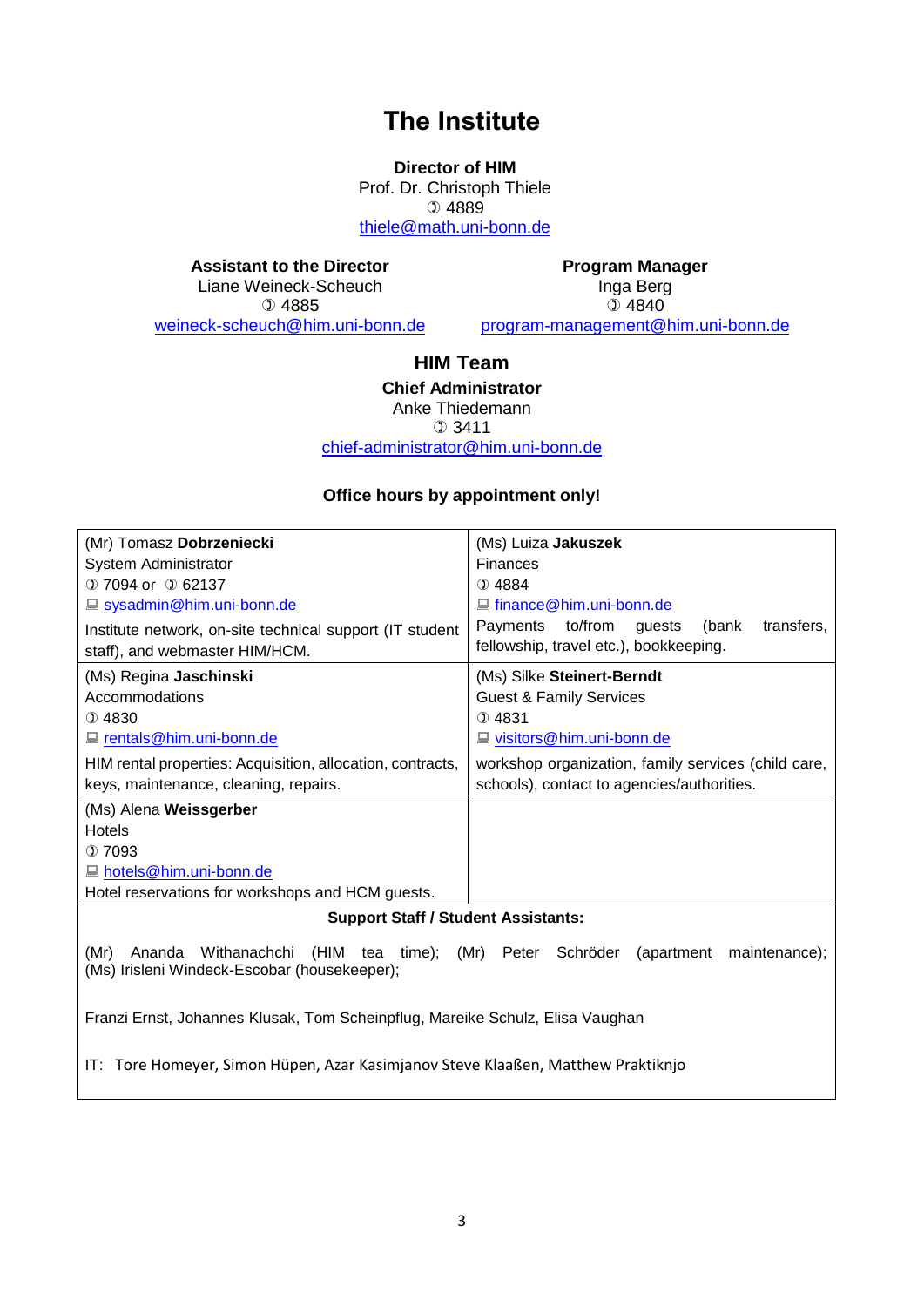#### *What You Need to Know About HIM – In Brief*

#### **HIM**

The Institute is housed in two buildings on Poppelsdorfer Allee, 53115 Bonn. The office of the Director and the lecture rooms are in the Institute proper at Poppelsdorfer Allee 45 (Popp 45). The administrative staff is across the street at Poppelsdorfer Allee 82, 2<sup>nd</sup> floor (Popp 82). Guests will find modern, well-equipped workplaces in both buildings, see<http://www.him.uni-bonn.de/about-him/soundslide-video/>

HIM is a non-smoking facility.

#### **Main Entrances**

*You receive the door code from HIM Staff by email in due time prior to your arrival*. Please treat this code confidentially. Keep it separate from the Institute addresses to avoid misuse by unauthorized persons.

Both Institute buildings are accessible to you by using the door code.

#### **Alarm**

An alarm system has been installed (in all HIM facilities including both buildings, the backyard and the garage) that is automatically activated/deactivated at various times (those will be provided on-site). The alarm is triggered by movement and is equipped with silent transmission to Security. Non-observance of this injunction and a triggered false alarm will result in a heavy penalty (EUROs).

#### **Complimentary Refreshments**

We offer complimentary refreshments to all trimester program guests each afternoon from Monday to Friday (except on bank holidays) in the ground floor at Popp 45.

#### **Beverages**

The kitchens in both buildings are at your disposal at all times. HIM offers a variety of beverages.

#### **Workplace**

Please note that your claim to a workplace coincides with the confirmed dates of stay within a (Junior) Trimester Program. Workshop participants have no entitlement.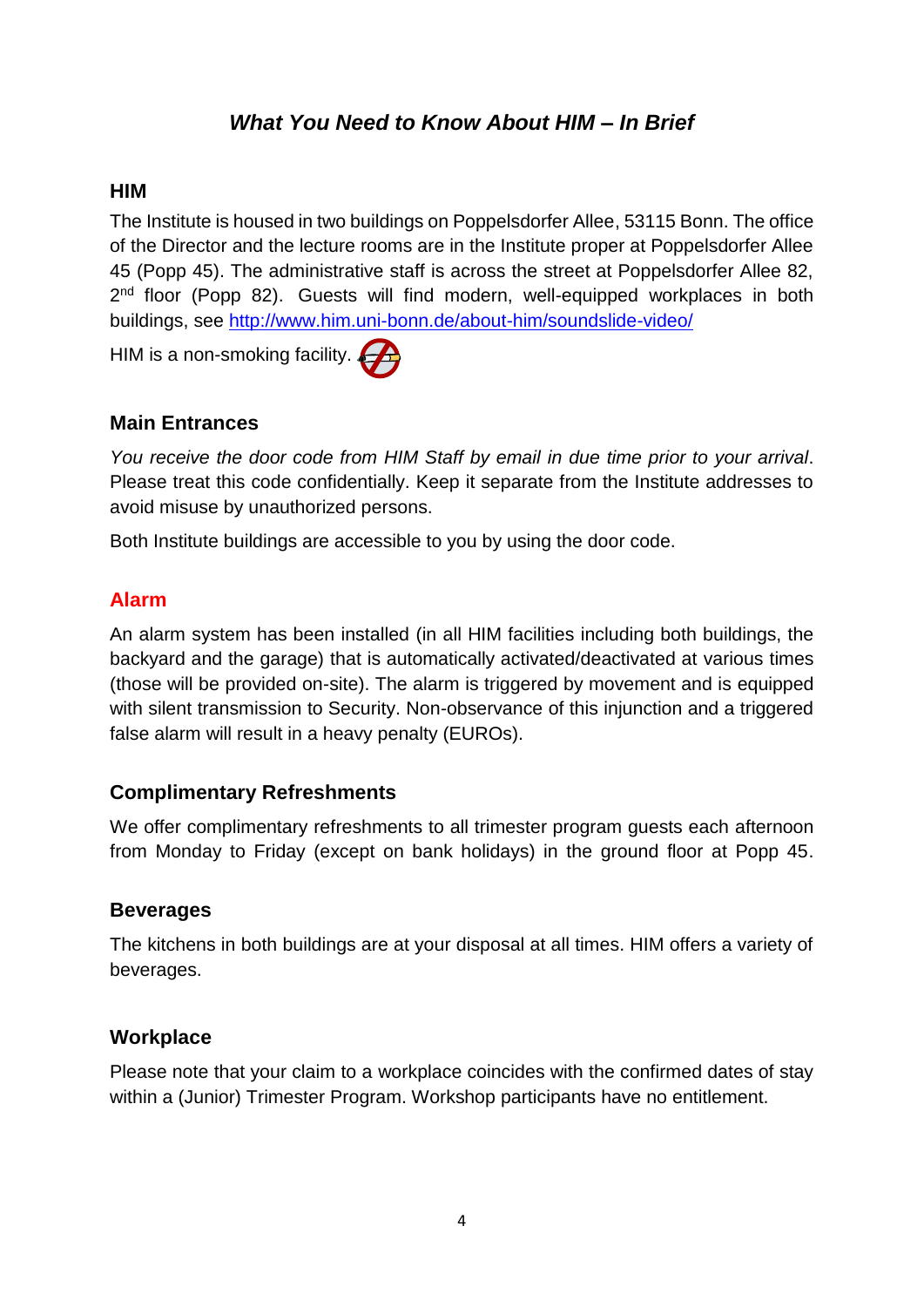#### **Computer**

Every work place is equipped with a docking station to connect your own laptop with the monitor, LAN, keyboard and mouse (all provided by HIM). In case you prefer to work with an HIM computer, we may provide correspondingly.

#### **WIFI Access**

Access to EDUROAM account is granted (only via your personal credentials, in connection to your home institution). HIM does not have its own WIFI network, corresponding to the University of Bonn policy.

#### **Valuables**

Office doors cannot be locked. Valuables can be locked in the under-desk container, keys are available from Guest & Family Services against a refundable deposit.

HIM accepts no responsibility for lost or stolen property. In the event of theft, it will be necessary to file a written report with the local police.

#### **Lecture Halls (Popp 45)**

Ground floor seats 60 max; basement seats 20. Digital projectors are connected to Minimacs, choice between Mac OS X and Windows 7. Adobe Reader is installed; USB port available. Lectures can be filmed and made available on Youtube.

#### **Telephoning**

The Institute telephones allow outgoing calls within the University system and only within the city limits.

Alternatives: a) Pre-paid cards can be bought in many grocery stores, tobacco shops, on the internet or in various providers' downtown outlets; b) The telephone in your apartment. The charges will be deducted automatically from your apartment deposit and you will receive a copy of the itemized invoice.

#### **Receiving calls**

The area code for Bonn is (0)228; University numbers start with 73…...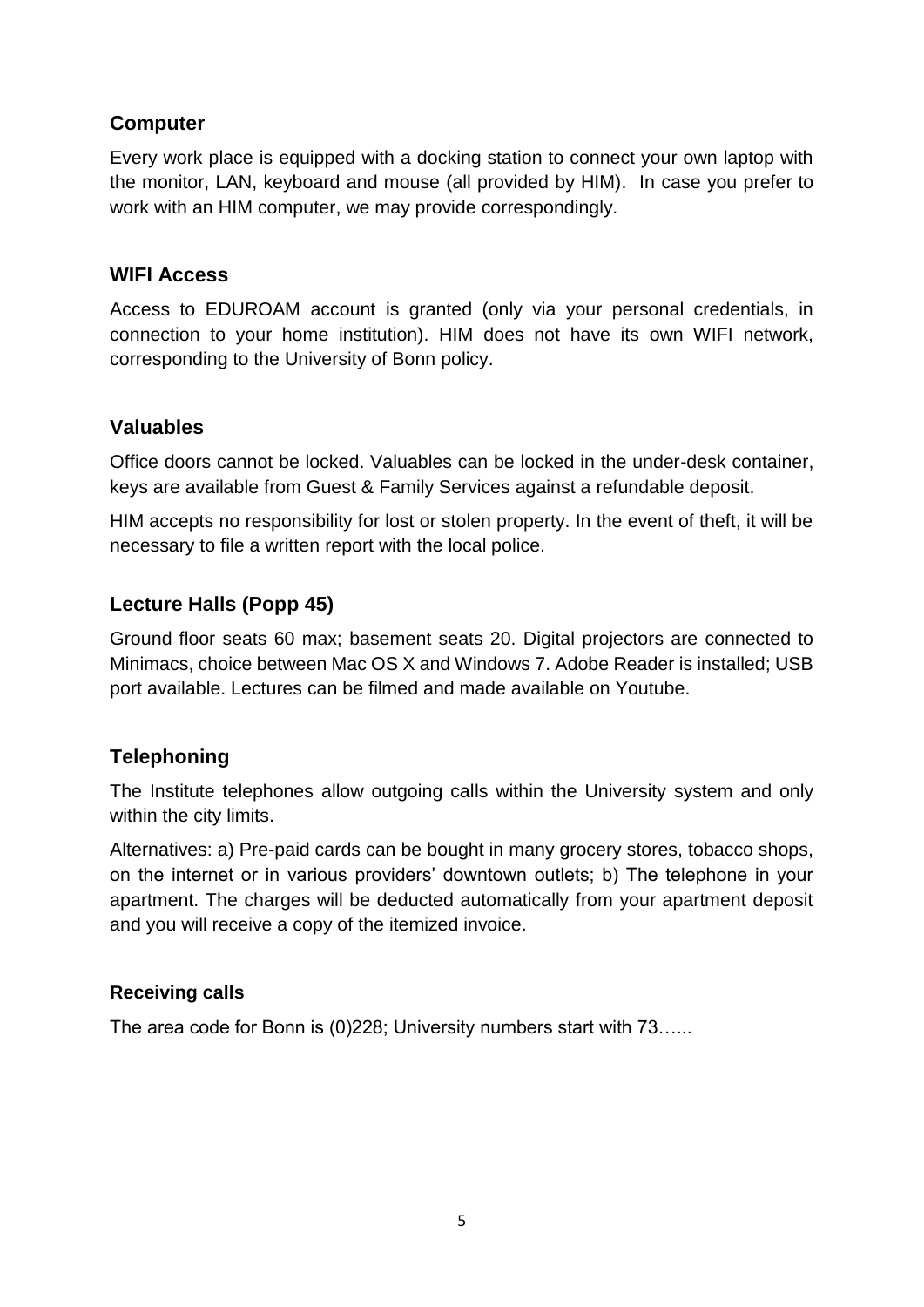#### **Photocopying, Printing, Scanning**

You will find several printers on the various floors of the institute and in Poppelssdorfer Allee 82. Copies are free of charge. A shredder is on  $1<sup>st</sup>$  floor (room 13) of the institute.

#### **Fax…**

..in the office of the Director's Assistant (1<sup>st</sup> floor, Popp 45) or in Admin offices (2<sup>nd</sup> floor, Popp 82).

| <b>To Receive Mail</b> | HIM (1st line)                         |
|------------------------|----------------------------------------|
|                        | <b>Attn: Your name</b> $(2^{nd}$ line) |
|                        | Poppelsdorfer Allee 82                 |
|                        | 53115 Bonn                             |
|                        | Germany                                |
|                        |                                        |

As we **cannot** forward incoming mail to you after your departure from HIM, be sure to provide a forwarding address to your service providers (bank, subscriptions, etc.)

#### **Absenteeism**

Generally speaking, absences contradict the explicit purpose of your invitation. Unavoidable absences should be announced in advance (email to [visitors@him.uni](mailto:visitors@him.uni-bonn.de)[bonn.de](mailto:visitors@him.uni-bonn.de) with dates and purpose). Absences for scientific commitments of 1 working day per week are reasonable; longer absences may result in a reduction in compensation.

#### **Wash while you work! Laundry (Popp 45)**

In the basement you will find a washing machine, tumble dryer, iron and ironing board for your use.

#### **Mathematics Events Calendar**

See [https://www.mathematics.uni-bonn.de/kalender-der-mathematik/mathematische](https://www.mathematics.uni-bonn.de/kalender-der-mathematik/mathematische-veranstaltungen-ab-heute)[veranstaltungen-ab-heute](https://www.mathematics.uni-bonn.de/kalender-der-mathematik/mathematische-veranstaltungen-ab-heute) - available in German only.

#### **Temporary Guests**

You can make a request to invite short-term guests – your collaborators, co-authors, doctoral candidates, etc. Only the Director of HIM can extend an official invitation, so please first discuss the invitation and funding terms with the Director of HIM, whose prior approval is requisite.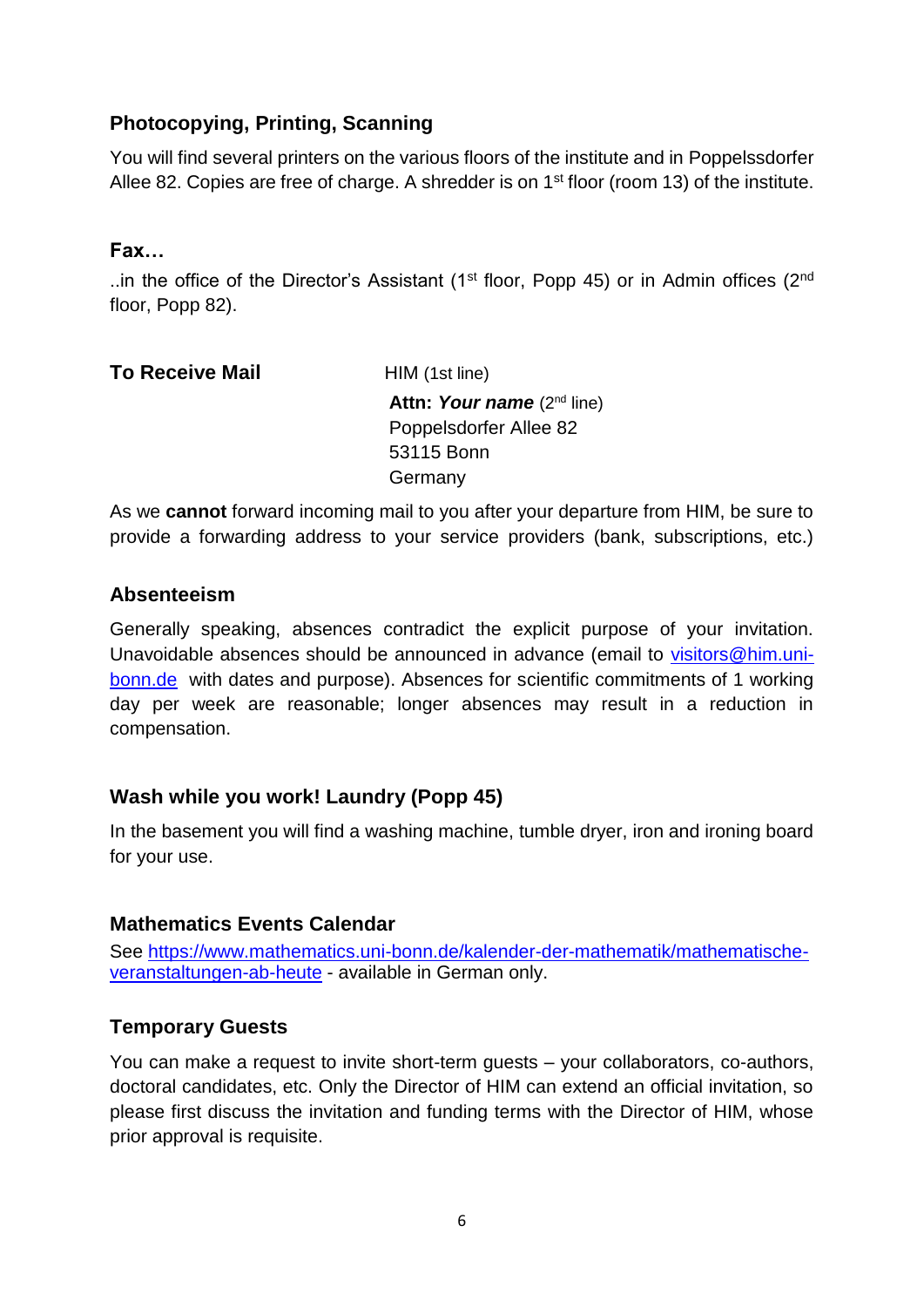#### **Workshops**

HIM offers you the possibility to propose workshops/seminars/lecture series on themes related to the trimester program. However, the scope, terms and conditions of these activities must first be discussed with the Director of HIM, whose approval is requisite. Guest & Family Services offer organizational assistance.

#### **Preprints**

HIM actively encourages you and your collaborators to provide preprints that have evolved as a result of the work done during your stays at HIM. Please put your preprint on the arXiv and inform Stefan Hartmann (Scientific Associate to the Director, [stefan.hartmann@hcm.uni-bonn.de](mailto:stefan.hartmann@hcm.uni-bonn.de) ), who will add your article to the preprint list of the relevant Trimester Program on the HIM website.

#### **Report**

Before you leave Bonn, please take 15 minutes to complete a brief report for the official records of the Institute. You can request the template from [visitors@him.uni-bonn.de.](mailto:visitors@him.uni-bonn.de) Please send your report to [report@him.uni-bonn.de.](mailto:report@him.uni-bonn.de)

#### **Registering at the Town Hall**

Guests who take up residence in an apartment with the intent to stay 3 months or more are required by state law to register with the municipal authorities within two weeks of their arrivals. The same 3-month limit also applies to guests who lodge in hotels or pensions.

HIM Guest & Family Services will help you complete the Registration Form for yourself and family members. Registering is free of charge.

The logical consequence is that you must de-register before you leave Bonn, but this can be done by mail (contact HIM Guest & Family Services for help).

Note: Registering is a prerequisite for guests who must prolong the tourist visa allowance of 90 days. Also: You cannot open a local bank account without proof of registration/residence.

#### **Application for Residence Permit**

Please see <https://www.auswaertiges-amt.de/en/einreiseundaufenthalt/-/231148> to check the visa requirements (including the footnotes!). If you do not need an entry visa and will stay **more than 90 days** or in case **your visa does not cover the whole period of your stay at HIM**, be sure to apply for a residence permit / visa extension **in due time before** the 90 days expires! HIM Guest & Family Services will be glad to assist you; please contact [visitors@him.uni-bonn.de](mailto:visitors@him.uni-bonn.de)